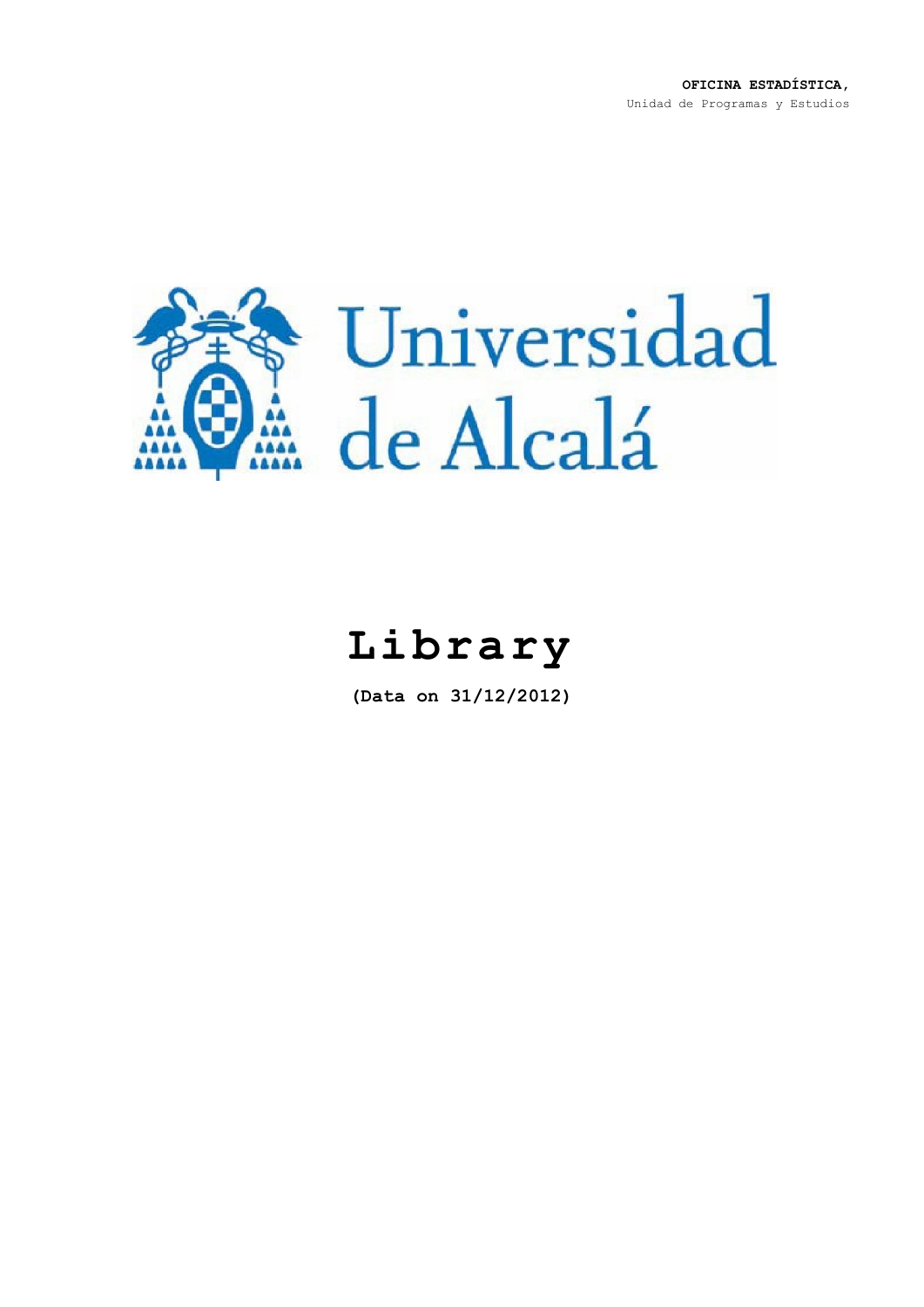

## **EVOLUTION OF THE MAIN INDICATORS OF THE LIBRARY**

| HOURS AND OPENING DAYS                                                              | 2009           | 2010           | 2011    | 2012            |
|-------------------------------------------------------------------------------------|----------------|----------------|---------|-----------------|
| Annual opening days                                                                 | 238            | 231            | 237     | 238             |
| Opening hours weekly                                                                | 73             | 72             | 78      | 79              |
| PREMISES                                                                            | 2009           | 2010           | 2011    | 2012            |
| Surface of the premises in square meters                                            | 13,552         | 13,552         | 13,552  | 13,552          |
| Reading Places                                                                      | 2,715          | 2,796          | 2,819   | 3,021           |
| Number of seats in romos for group work                                             | 158            | 174            | 137     | 134             |
| Shelving (linear meters) of free acces                                              | 13,080         | 13,096         | 13,098  | 13,098          |
| Shelving (linear meters) in deposits of restricted Access                           | 8,859          | 8,843          | 8,843   | 8,843           |
| <b>EOUIPMENT</b>                                                                    | 2009           | 2010           | 2011    | 2012            |
| Computer equipment for staff members                                                | 79             | 81             | 82      | 84              |
| Computer equipment for public use in libraries                                      | 271            | 275            | 276     | 295             |
| Auto-return mailboxes                                                               | 3              | 3              | 3       | 3               |
| Auto-loan, Auto-return machines                                                     | $\overline{c}$ | $\overline{2}$ | 7       | $7\phantom{.0}$ |
| <b>COLLECTIONS</b>                                                                  | 2009           | 2010           | 2011    | 2012            |
| Monographs oon paper                                                                | 461,100        | 458,456        | 462,404 | 361,847         |
| Periodicals on paper                                                                | 1,668          | 1,576          | 1,476   | 1,220           |
| Non-book materials (maps, photographs and slides                                    | 17,379         | 18,430         | 22,221  | 24,575          |
| , microforms, sound recordings, videos and DVD's)                                   |                |                |         |                 |
| Paid or licensed electronic monographs                                              | 37,346         | 50,551         | 63,878  | 93,636          |
| Paid or licensed electronic periodicals                                             | 16,438         | 19,287         | 26,450  | 28,762          |
| Paid or licensed Database which can be accessed                                     | 60             | 68             | 77      | 75              |
| Own Electronic Resources                                                            | 4,415          | 5,953          | 6,836   | 7.568           |
| Computerized Volumes                                                                | 504,055        | 526,027        | 514,339 | 563,737         |
| Old collections (manuscripts, incunabula, printed 1501-<br>1800, printed 1801-1900) | 1,350          | 1,476          | 1,579   | 1,170           |

(\*) Data provided by Unicorn since 2008